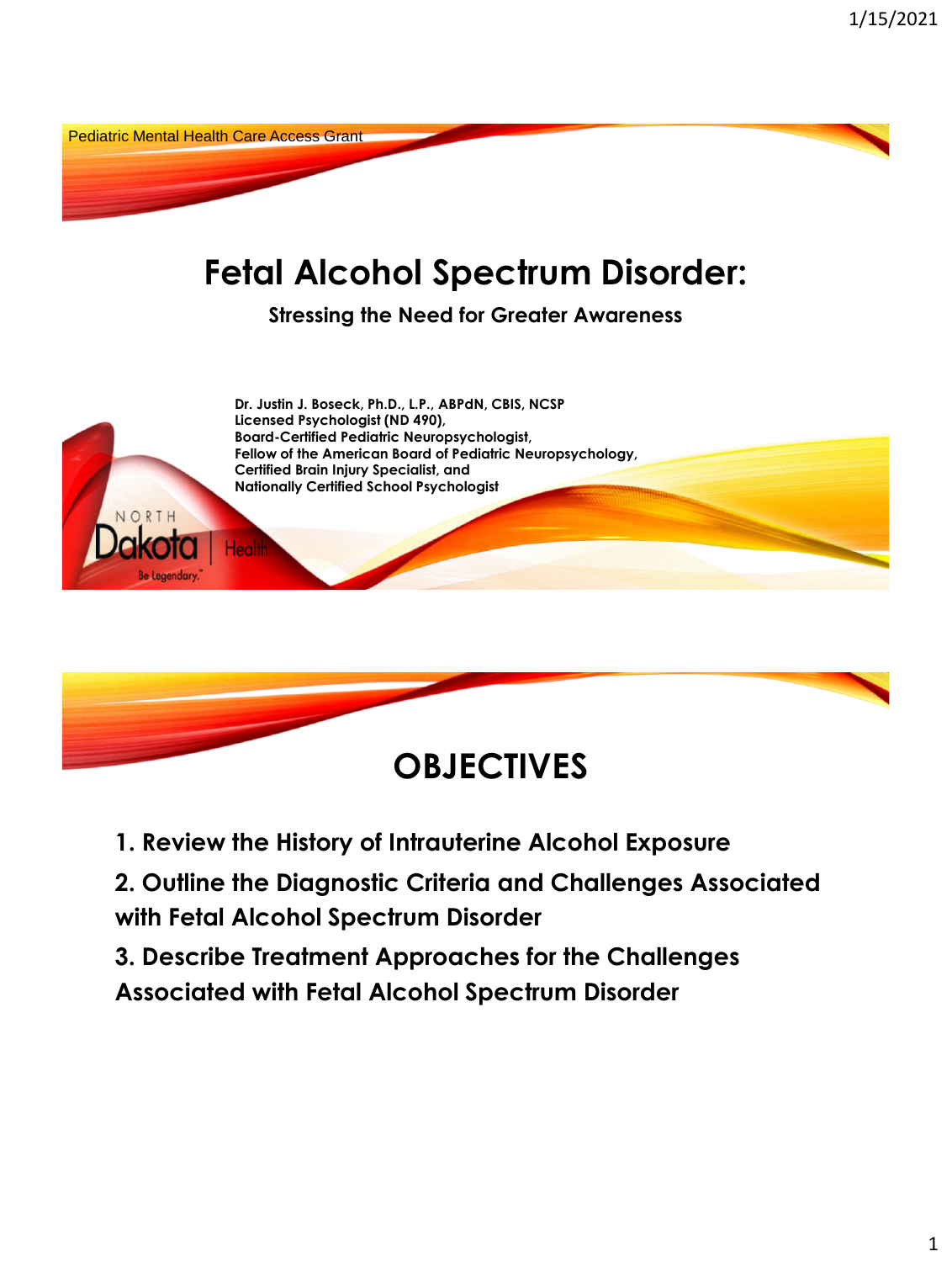1/15/2021

### **HISTORY OF INTRAUTERINE ALCOHOL EXPOSURE**





- **First recognized by Jones and Smith (1973)**
- **The term Fetal Alcohol Spectrum Disorder (FASD) is the current term that refers to a wide range of conditions associated with prenatal alcohol exposure.** 
	- **Fetal Alcohol Syndrome (FAS)**
	- **Fetal Alcohol Effects (FAE)**
	- **Alcohol Related Birth Defects (ARBD)**
	- **Alcohol Related Neurodevelopmental Disorder (ARND)**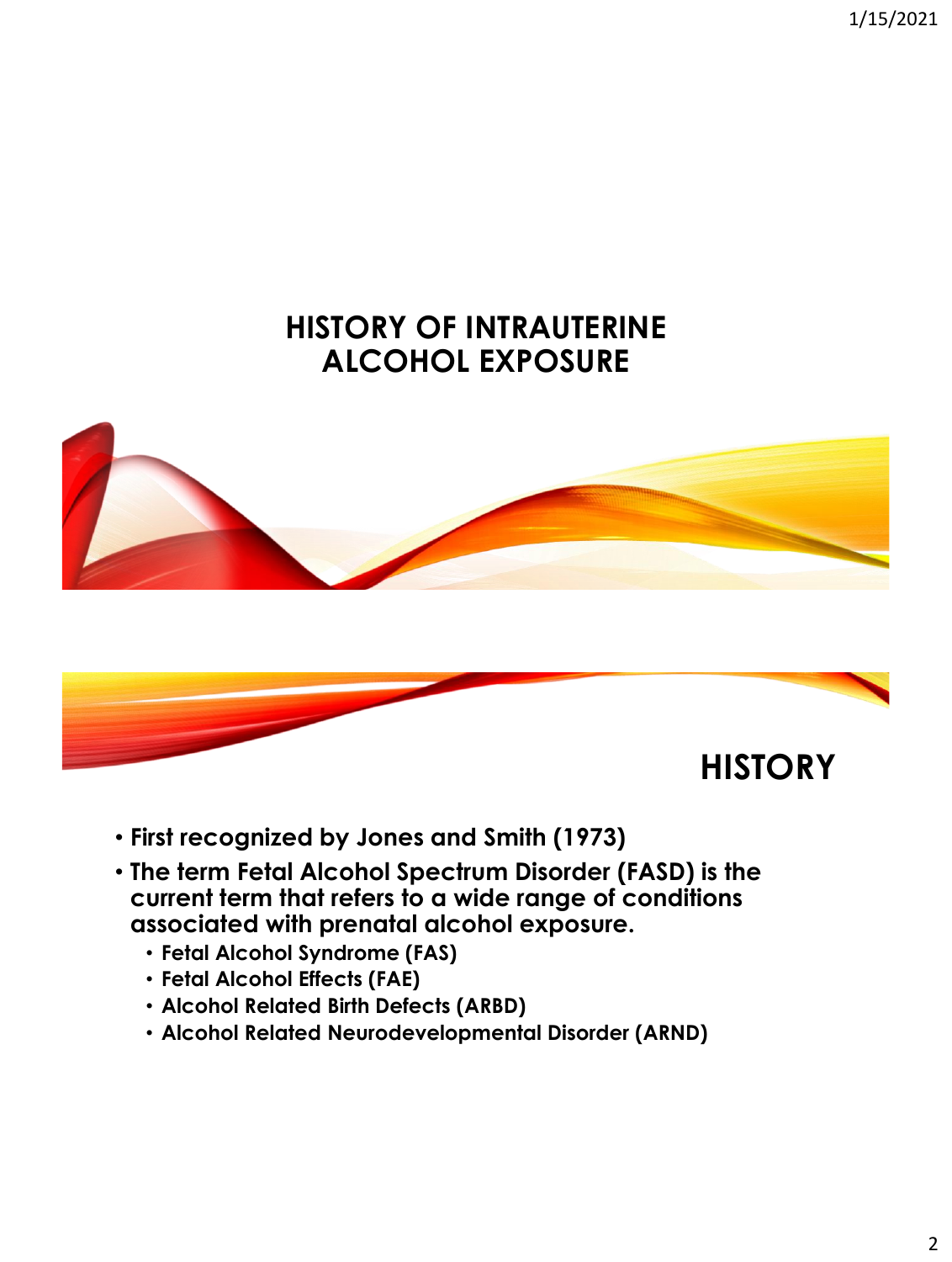#### A 2005 Message to Women from the U.S. Surgeon General: **Advisory on Alcohol Use in Pregnancy**

Thirty-two years ago, United States researchers first recognized fetal alcohol syndrome (FAS). FAS is characterized by growth deficiencies (or, decreased growth), abnormal facial features

(specific facial features), and central nervous system (or, brain) abnormalities. FAS falls under the spectrum of adverse outcomes caused by prenatal alcohol exposure called Fetal Alcohol Spectrum Disorders (FASD). The discovery of FAS led to considerable public education and awareness initiatives informing women to limit the amount of alcohol they consume while pregnant. But since that time, more has been learned about the effects of alcohol on a fetus. It is now clear that no amount of alcohol can be considered safe. I now wish to emphasize to prospective parents, healthcare



practitioners, and all childbearing-aged women, especially those who are pregnant, the importance of not drinking alcohol if a woman is pregnant or considering becoming pregnant.



#### • **10,657 babies are born on any given day in the U.S.**

- **1 of these babies is born HIV positive**
- **2 of these babies are born with Spina Bifida**
- **3 of these babies are born with Muscular Dystrophy**
- **10 of these babies are born with Down Syndrome**
- **100 of these babies are born with FASD**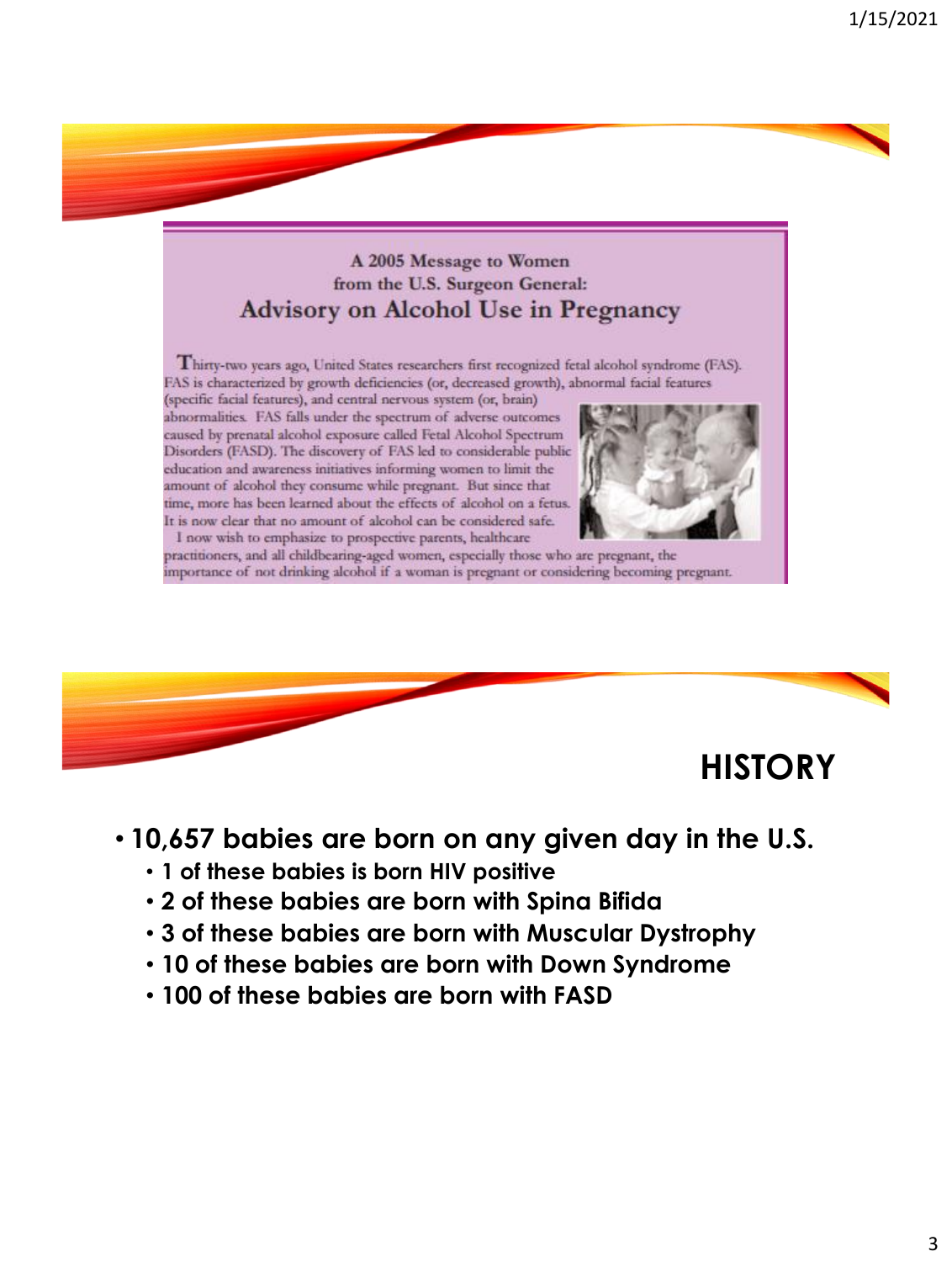

- **Prevalence of Autism Spectrum Disorder**
	- **1:54 (CDC; 2020)**
- **Prevalence of Fetal Alcohol Spectrum Disorder**
	- **Estimated to occur in 1-5 in 100 children (CDC; 2020)**

# **DIAGNOSTIC CRITERIA**

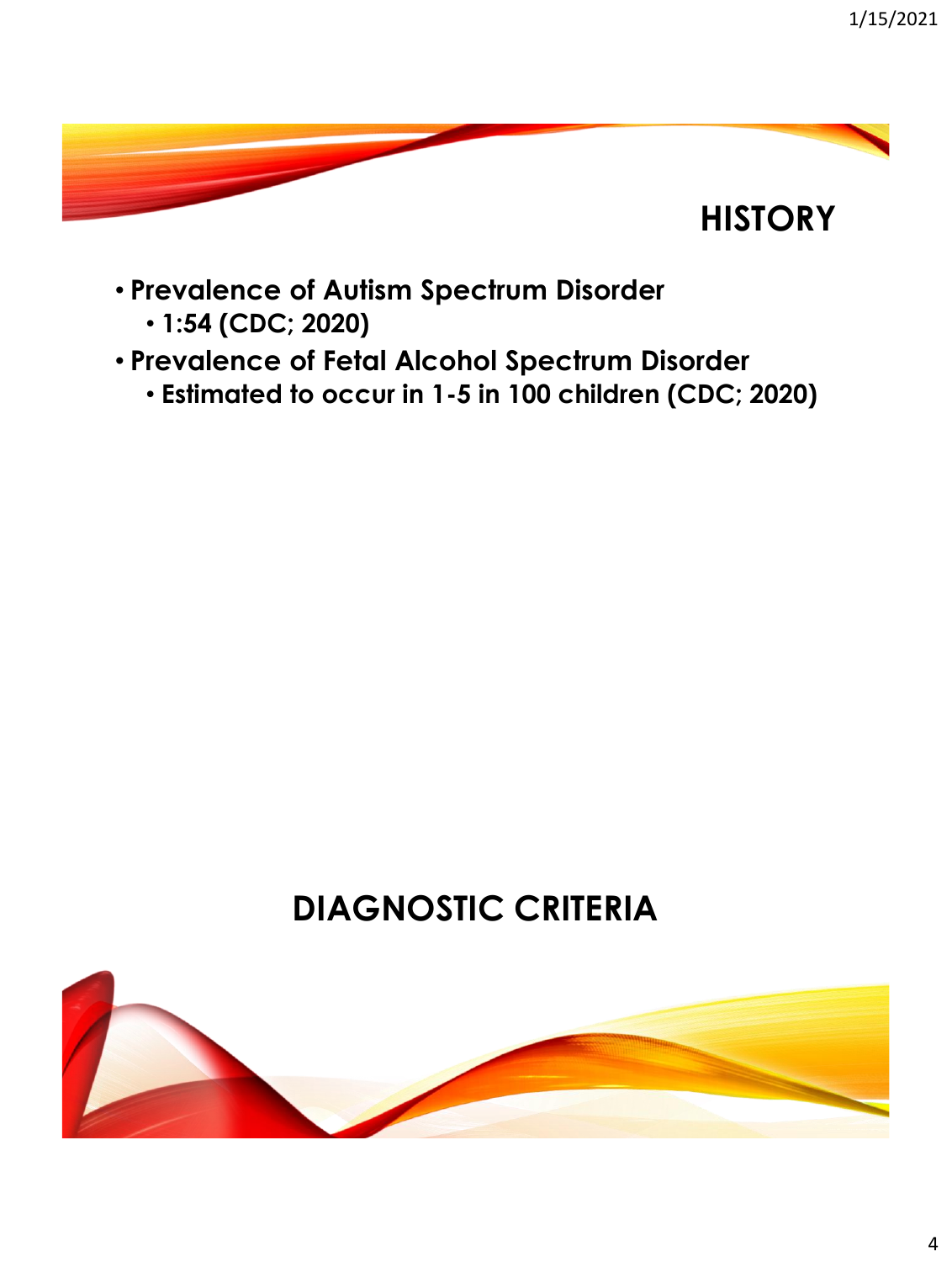## **DIAGNOSTIC CRITERIA**

- **1. Positive Hx of prenatal ETOH exposure**
- **2. Craniofacial anomalies (thin upper lip, epicanthal folds, flattened philtrum)**
- **3. Pre and/or postnatal growth deficiency (SGA, low birth weight, low weight to height ratio, short stature)**
- **4. CNS dysfunction**
	- –**Physical (i.e., microcephaly)**
	- –**Behavioral (i.e., hyperactivity, mental retardation, social problems)**

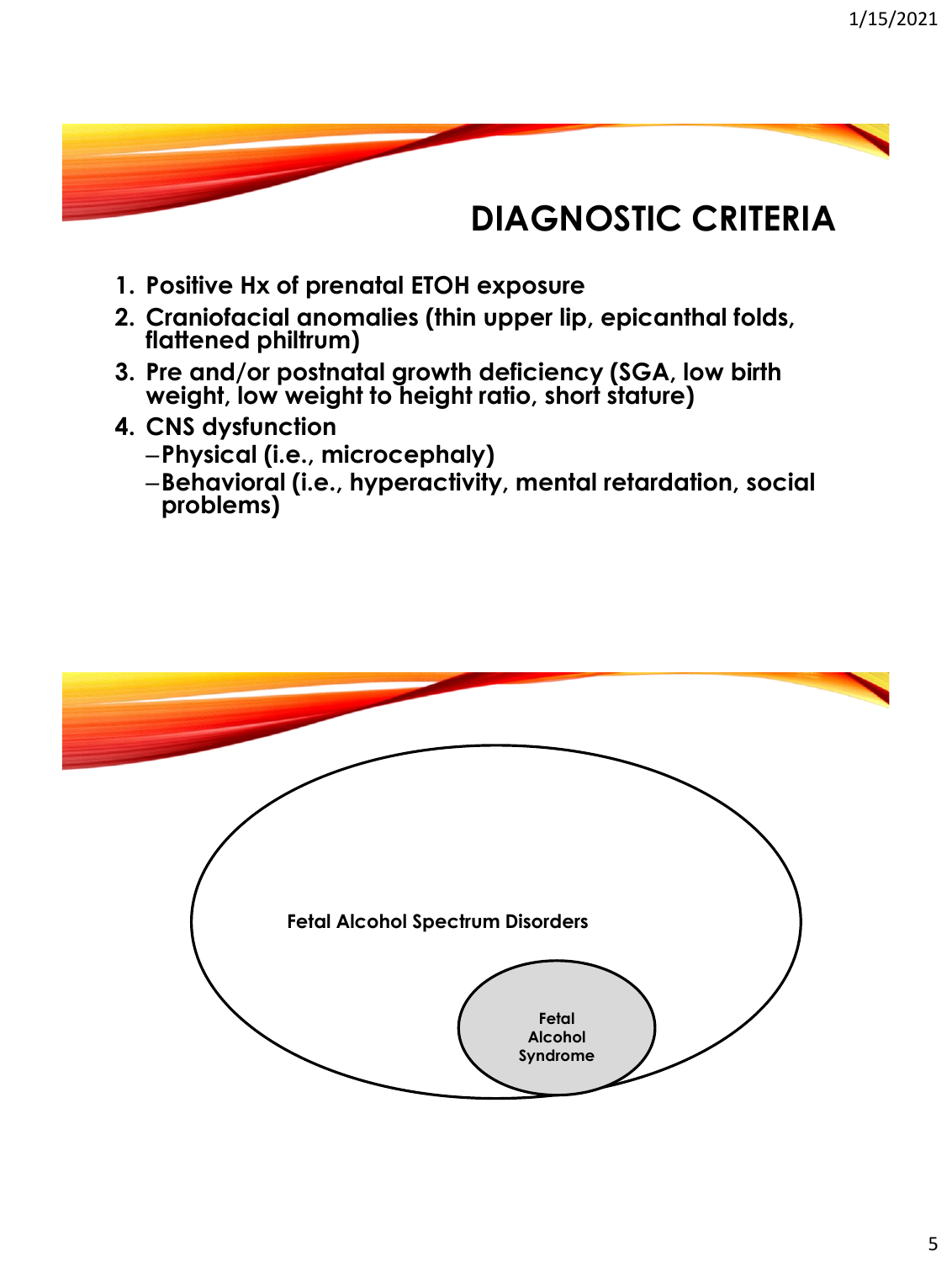



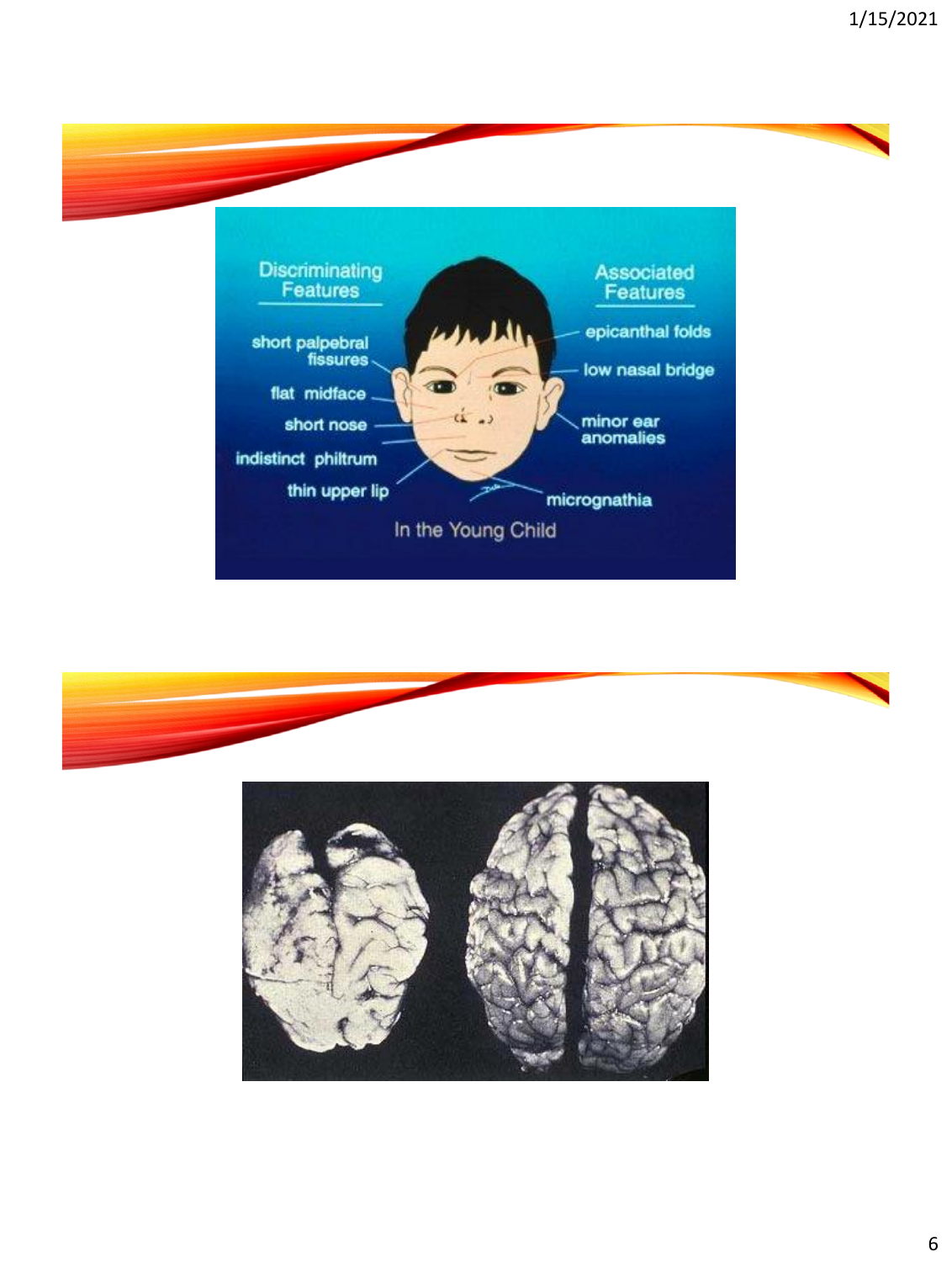## **DIAGNOSTIC CRITERIA**





## **CHALLENGES**

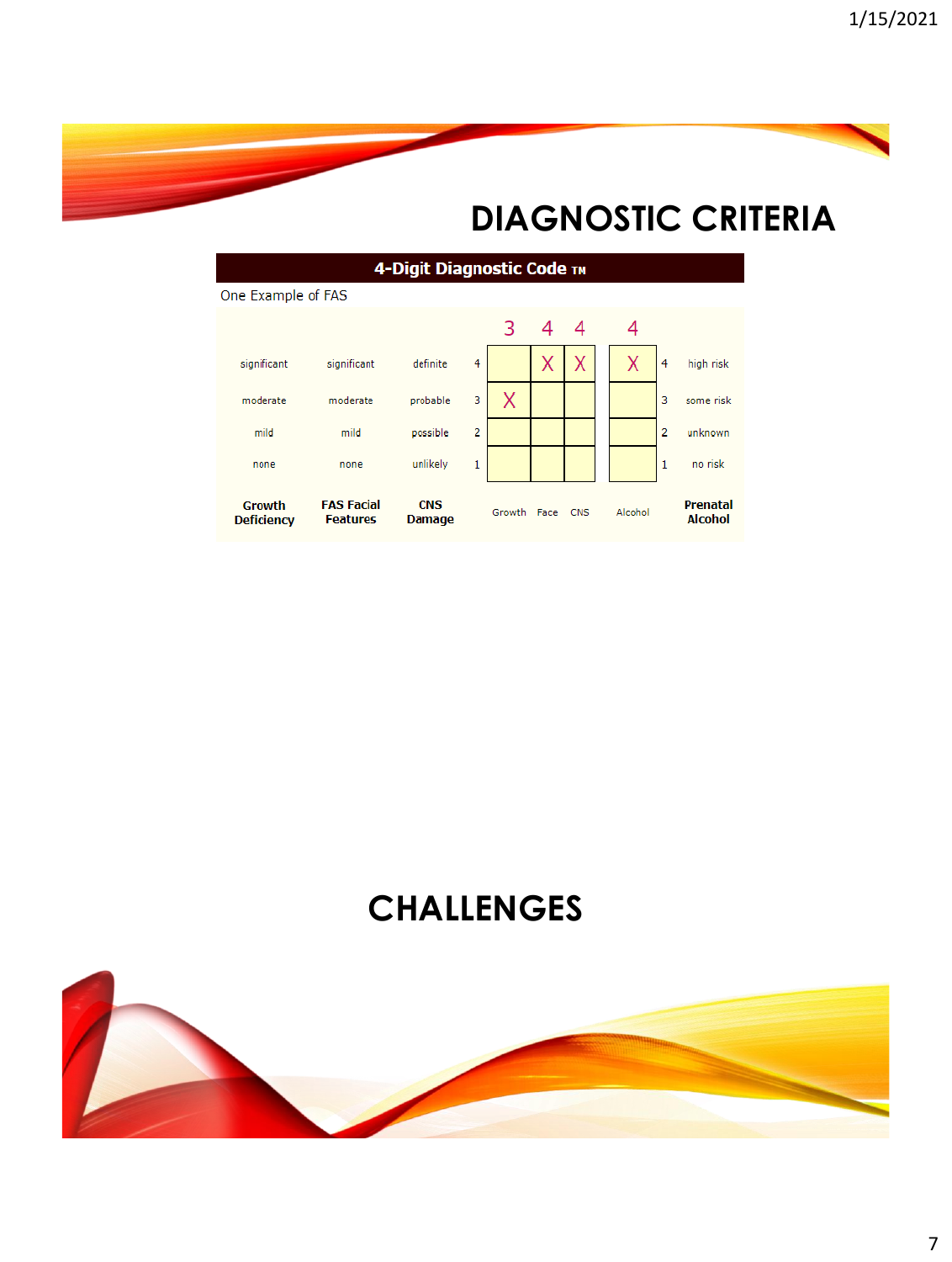## **CHALLENGES**

- **Brain Damage – Alcohol Use During Pregnancy is the Leading Known Cause of Developmental Disability and Birth Defects in the United States**
- **Mental Health Challenges**
- **Learning Disabilities**
- **Attention Difficulty**
- **Hyperactivity/Impulsivity**
- **Memory Difficulties**



- **Memory Problems**
	- **Lying**
	- **Making Things up to Fill in the Blanks**
- **Failure to Understand Ownership**
	- **Stealing**
	- **Attempting to Buy friends**
- **Little Understanding of Value of Objects**
	- **Destructive behavior**
	- **Anger and Frustration**
- **Slow Cognitive or Verbal Processing Speed**
	- **Defiance**
	- **Avoidance due to Frequent Failure**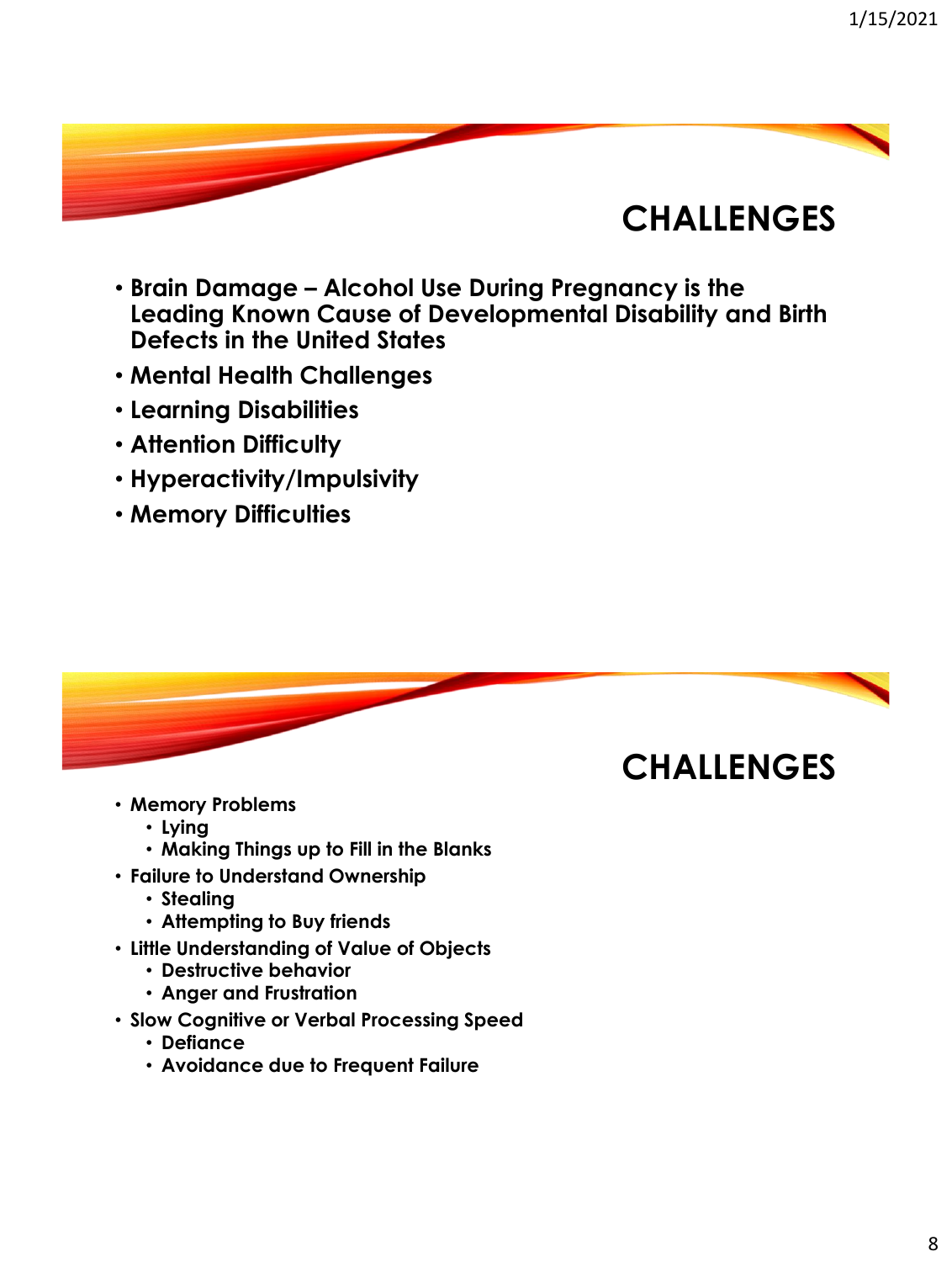## **CHALLENGES**

- **Social Skills**
- **Those with FASD Display Poor Communication and Socialization Skills**
	- **Poor Judgment**
	- **Difficulty Perceiving Social Cues**
	- **Social Disinhibition (Inability to Respect Personal Boundaries**
	- **Overly Demanding of Attention**
	- **Stubbornness**
	- **Bragging**



- **Growth Deficits**
- **Heart, Lung, and Kidney Defects**
- **Poor Coordination and Motor Skill Delays**
- **Dropping Out of School**
- **Trouble with the Law**
- **Substance Abuse**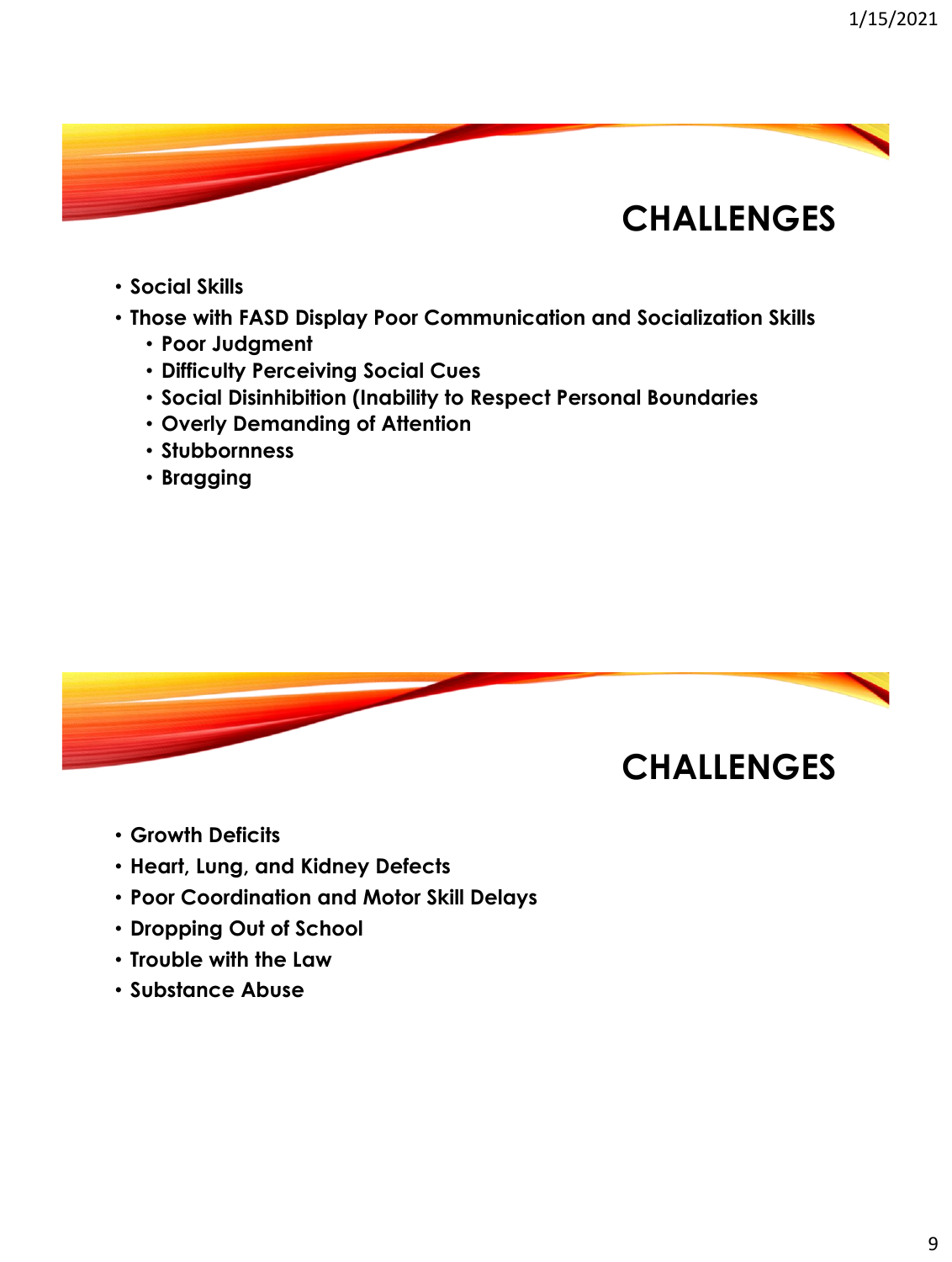## **CHALLENGES**

- **Of those with FASD, between 12-21:** 
	- **95% will have mental health problems;**
	- **60% will have "disrupted school experience";**
	- **60% will experience trouble with the law;**
	- **55% will be confined in prison, drug or alcohol treatment center or mental institution;**
	- **52% will exhibit inappropriate sexual behavior.**

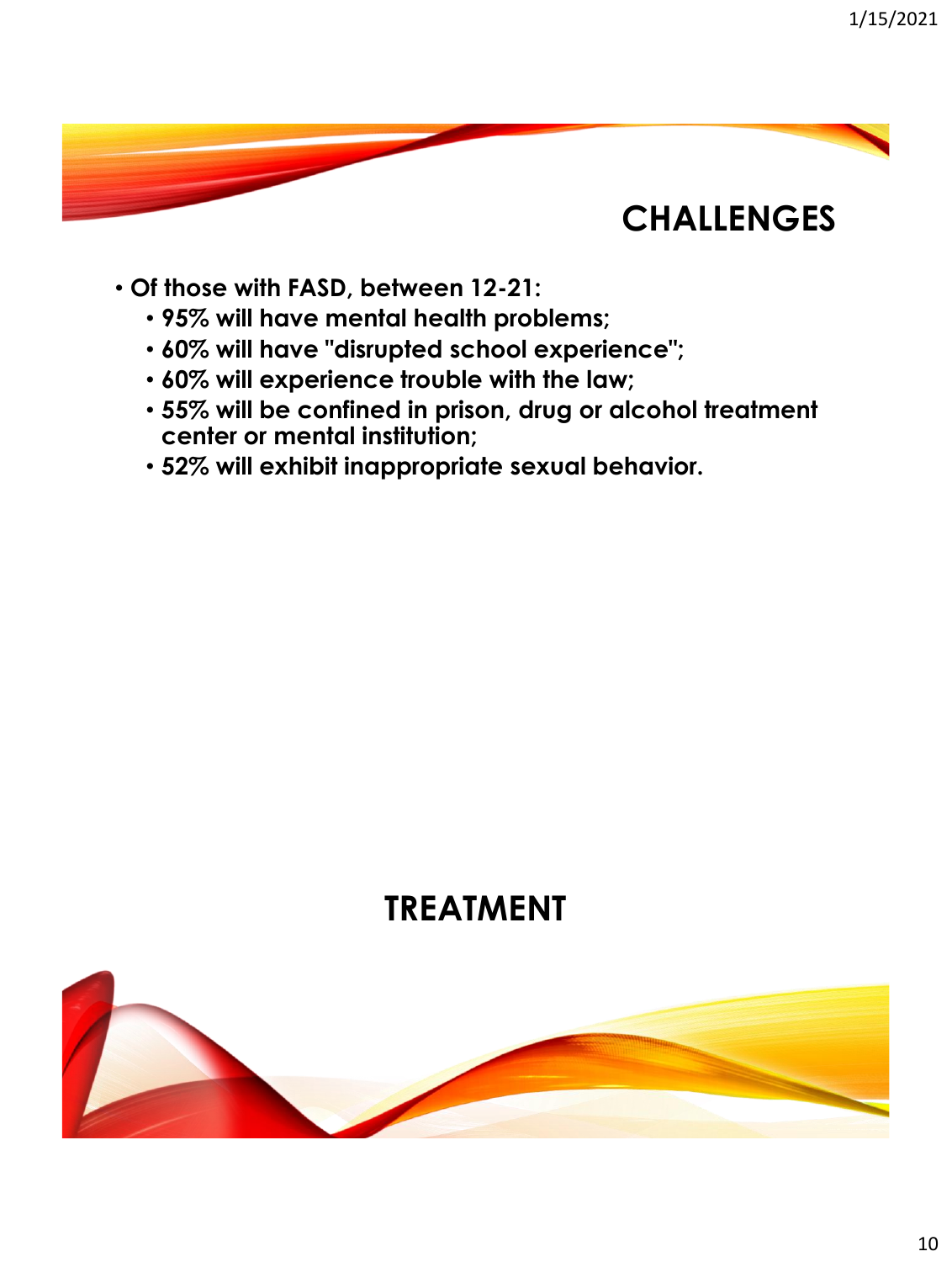- **Early Diagnosis**
	- **Multidisciplinary Approach**
	- **4-Digit Diagnostic Code**
- **Accessing Disability Services**
- **Mental Health Therapy**
	- **Working with Comorbid Challenges**
- **Parent Education**



- **School Accommodations** 
	- **Individualized Education Plans or 504 Plans**
- **Learning Difficulties**
- **Behavior Challenges**
- **Executive Functioning Problems**
- **Social Skills Training**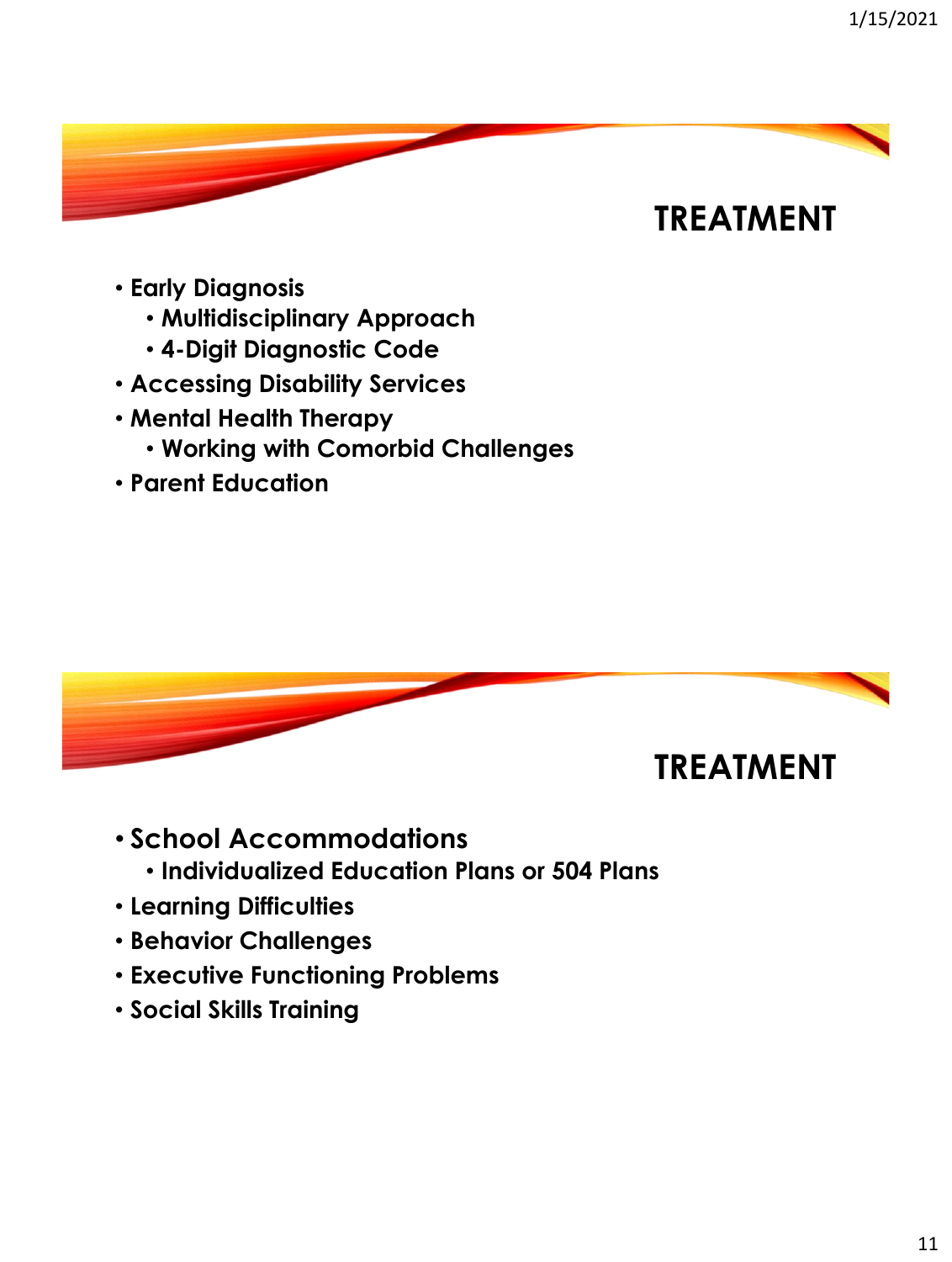- **Learning Difficulties**
	- **Using Bi-Modal Strategies as Often as Possible**
	- **Reading Disabilities**
		- **Focus on Basic Phonological Awareness – Lindamood Bell, Wilson Learning and Reading, Fast ForWord, Earobics**
		- **Access to recorded materials;**
		- **Access to compensatory assistive technologies (print-to-speech software);**
		- **Additional time on reading tasks.**



- **Learning Difficulties**
	- **Using Bi-Modal Strategies as Often as Possible**
	- **Math Disabilities**
		- **Systematic instruction**
		- **Self-instruction**
		- **Visual representation**
		- **Peer-assisted learning**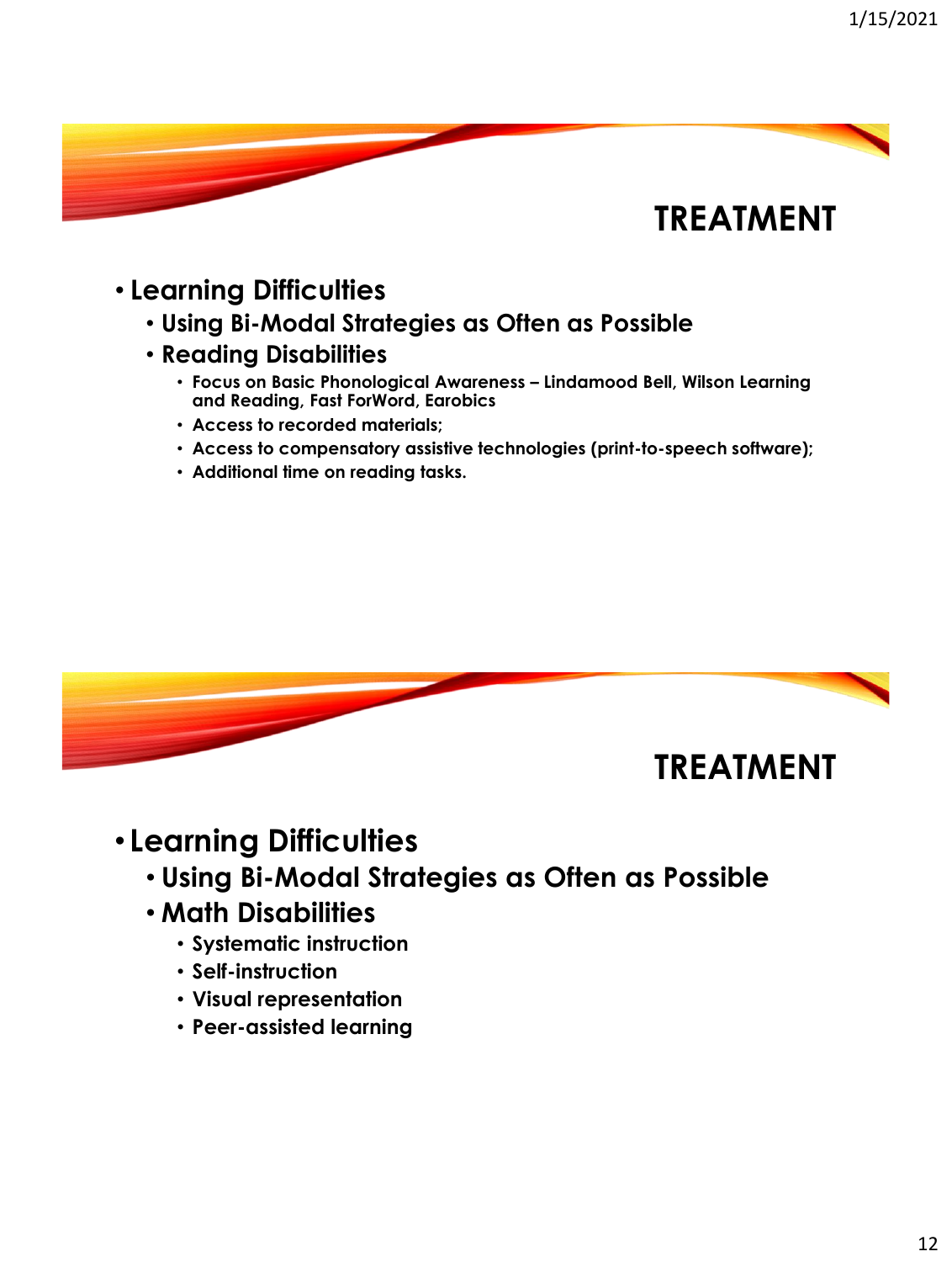- **Learning Difficulties**
	- **Writing Disabilities**
		- **An occupational therapy evaluation should be considered to assess for graphomotor/writing and pencil control deficits.**
		- **Access to speech-to-text (dictation)**
		- **Additional time on written tasks**
		- **Supplementing written documentation with an oral report or explanation.**
		- **Keyboarding/typing instruction**



- **Behavior Challenges**
	- **Behavior-Based Training**
	- **Applied Behavior Analysis**
	- **Functional Behavioral Assessment**
	- **Positive Behavior Supports**
	- **Choice-Making**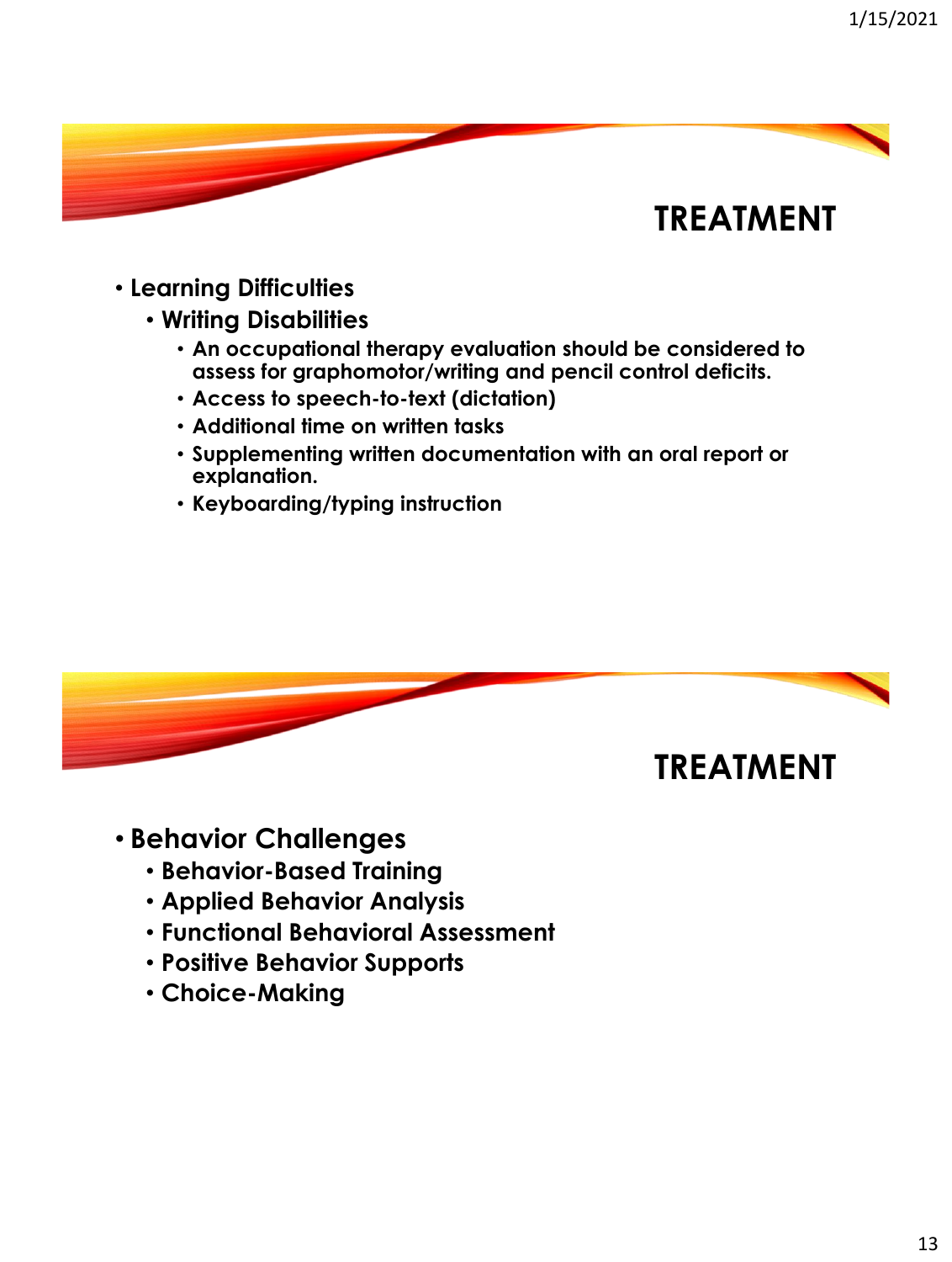#### • **Attention and Executive Functioning Challenges**

- **Reducing extraneous stimuli in the environment**
- **Providing cues and prompts**
- **Receiving breaks during longer instructional periods**
- **Taking tests and completing assignments in a separate room**
- **Noise-canceling headphones/earplugs**
- **Reduce time delays and externalize time - Use timers, clocks, counters, etc.**
- **Externalize important information - Post reminders, cues, calendars, organizers, etc.**
- **Externalize motivation - Token systems, reward programs, privileges**
- **Decrease total workload**



- **Attention and Executive Functioning Challenges**
	- **Present material in smaller portions**
	- **Provide relatively frequent breaks**
	- **Target accuracy, NOT amount of work completed**
	- **Reduce/eliminate homework**
	- **Use color-coded systems or other organizing strategies**
	- **Make use of peer tutoring**
	- **Use organizers and Check Organizers at Least Once per Day**